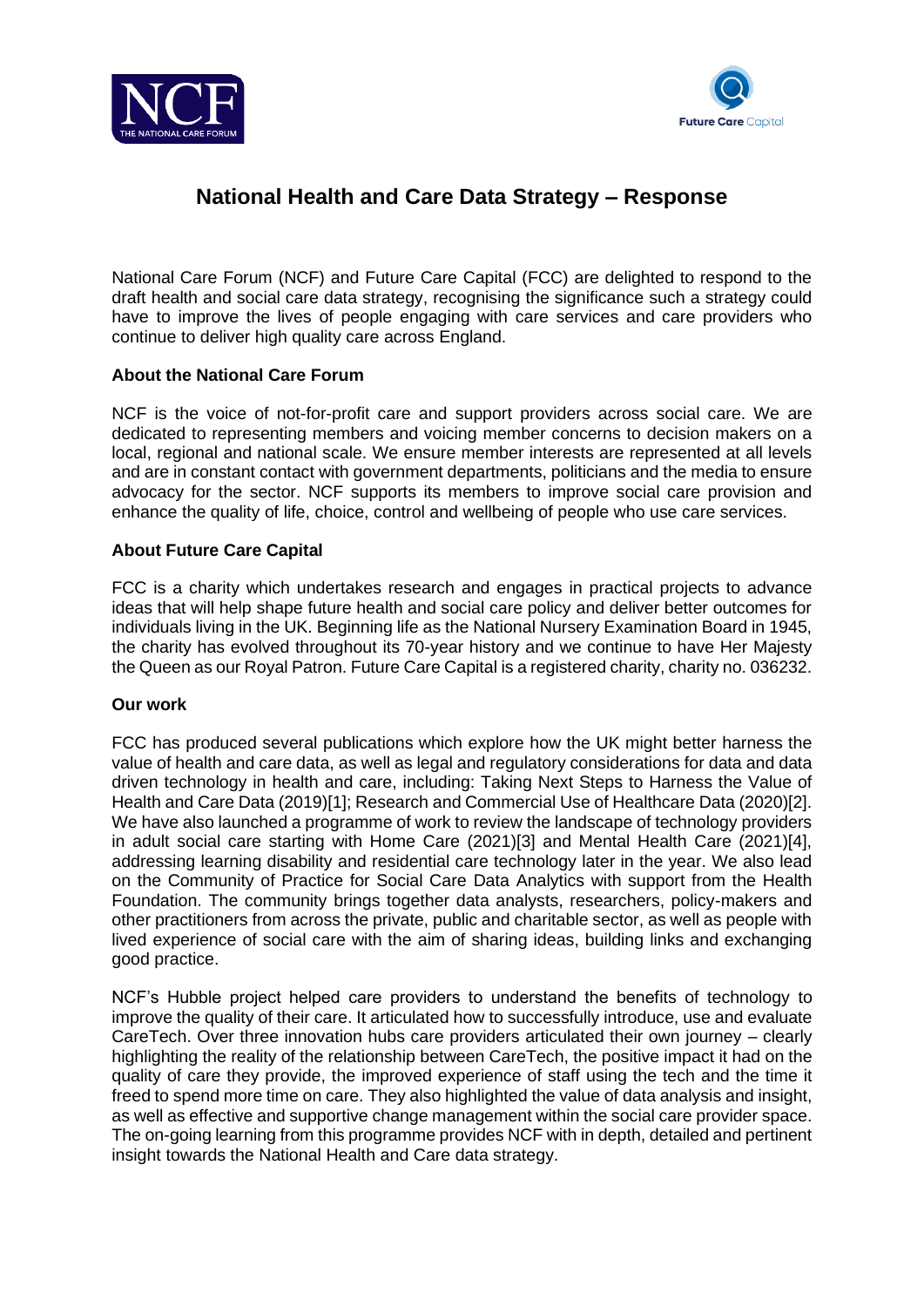



NCF is also part of the DACHA study (Developing research resources And minimum data set for Care Homes' Adoption and use) which is a collaboration between the Universities of Hertfordshire, Cambridge, East Anglia, Newcastle, Leeds, Nottingham, Kent, Exeter, Glasgow; The Health Foundation; and the National Care Forum; led by Professor Claire Goodman, University of Hertfordshire (Chief Investigator). This study aims to stablish what data need to be in place to support research, service development and uptake of innovation in care homes and to synthesise existing evidence and data sources with care home generated resident data to deliver a minimum data set (MDS) that is usable and authoritative for different user groups (residents, relatives, business, practitioners, academics, regulators and commissioners). It is highly relevant to the draft data strategy and is referenced on the document as a case study.

# **Summary:**

We are responding on behalf of the care sector, from the perspective of care providers as well as those developing data analysis solutions and products. We welcome the draft strategy, which is timely and will be launched in a rapidly changing health and care context. The final strategy will be published as the Health and Care bill is scrutinised in parliament, and there is an opportunity for beneficial change with integrated care systems (ICSs) being a key driver of improvement and innovation, if implemented in the right way.

Firstly, we set our reflections to the strategy, secondly, we provide a specific comment on chapter 4. dedicated to adult social care, and finally, we outline a series of principles to be used when developing the next iteration of the strategy.

# **1. Reflections on the strategy**

A data strategy that connects and recognises the pivotal role social care plays in creating vital and life enhancing data is absolutely welcomed. Data that is created, recorded, documented and shared across all ecosystems in a clear, coherent and safe manner enriches care delivered to people and to society more broadly. The COVID 19 pandemic has highlighted the significance and value of 'data' in its broadest sense, but also how social care data is fundamental to an effective and functioning health and care system.

We welcome a strategy that brings people closer to their data and sets out intentions to reduce the burden of data collection to a workforce already under-resourced and experiencing over 112,000 staff vacancies on any given day. Additionally, we welcome a strategy that refers to the expanding use of care technologies and an increased onus on the use of digital and shared care records. Equally, we also recognise the importance of information governance as a mechanism to transfer, and maintain, said data safely and securely.

Nonetheless, having consulted widely with members across the not-for-profit sphere there are several recurring themes and concerns that arise as a result of reviewing the Health and Care Data draft strategy.

Firstly, a central proposition of the strategy is '*data saves lives'* which embodies a health centric view of data, manifested throughout the strategy. In contrast, the essence of social care data allows people to live their lives to the full, thus articulating a *much broader narrative*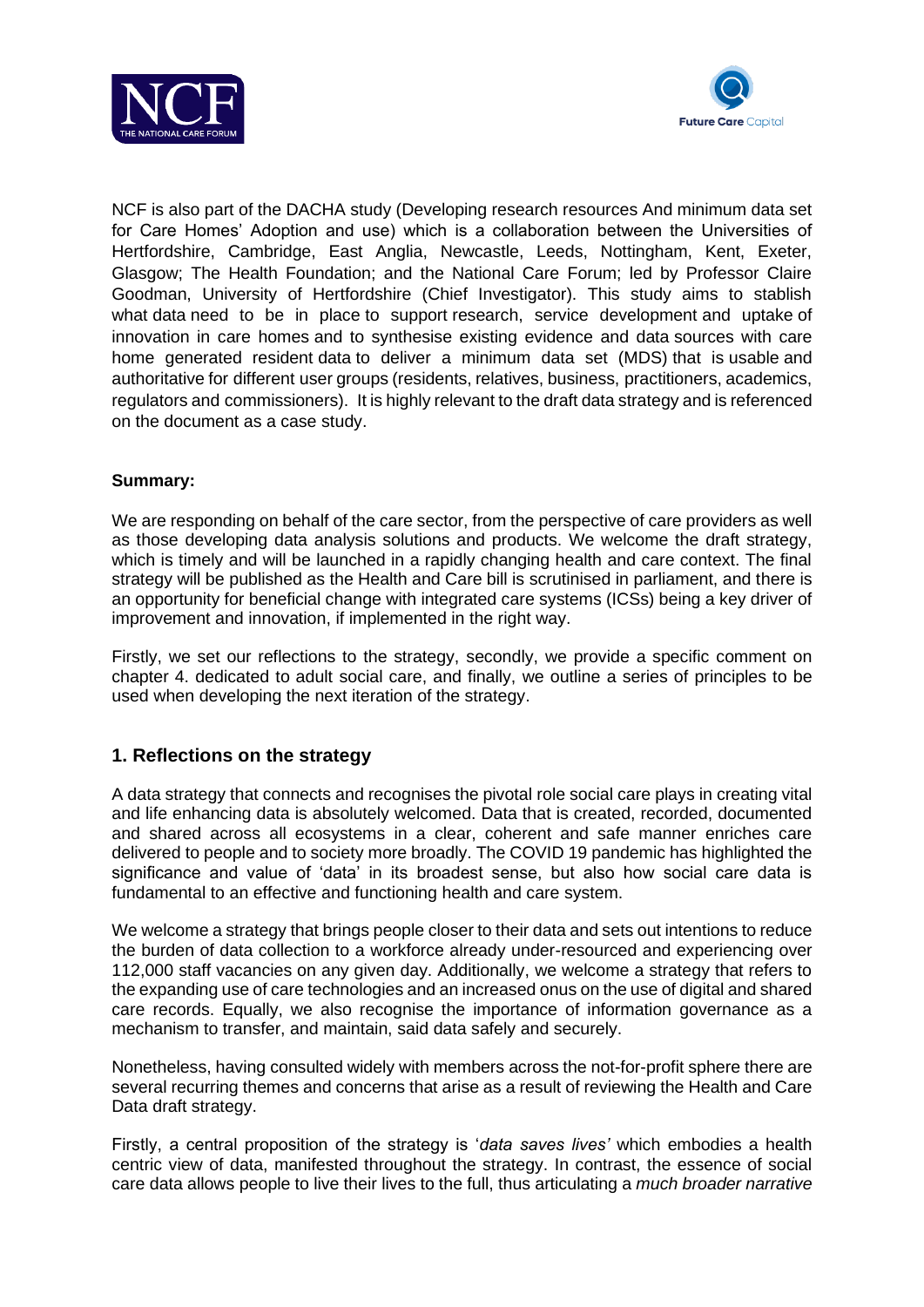



than the strapline suggests. As such data does not just save lives, but data also enriches lives - *Data to live well rather than just data saves lives*.

Secondly, although a dedicated chapter on Adult Social Care (ASC) data (chapter 4) is welcomed, *the absence of social care data elsewhere in the strategy is a missed*  **opportunity** to weave ASC data throughout the document. This strategy presents the opportunity to illustrate a sense of connectedness, alignment and clear aspirations around integration (i.e., the notion that health benefits from social care data as much as social care benefits from health data). Our current reading suggests that rather than being put on equal footing, social care data is valuable insofar as it benefits the health system.

Thirdly, there is a lack of clarity within the strategy as to its overall scope when thinking about social care. *As a sector, social care isn't homogenous* - it covers a huge breadth of care and support services, both CQC registered and not, both accommodation based and community based as well as in individuals' homes. The label of 'social care data' is problematic in and of itself. We could find very little meaningful definition in the strategy as to *what data collection and analysis will look like for different forms of care*. It is also unclear how 'non CQC' registered services are included within this strategy. Any data strategy must understand and address that social care is fundamentally different but no less valuable than health in terms of its data.

Fourthly, the draft strategy seems silent on how data will be collected, managed and analysed to produce useful insights for care providers. Data needs to be well managed in order to secure the robustness of any insights derived from it and the analysis of robust and resilient data is central to good data collection and analysis. Data standards are welcome as is a data framework, but at present it all feels rather vague. While we know that efforts are underway to create a care provider minimum data set, it is *essential that we have a much better, cocreated approach to the overall data architecture* here, as well as an efficient, resourced set of data systems to support the ambitions.

Our fifth concern relates to the social care workforce; the draft strategy emphasises the need to build analytical and data science capability for health, while for social care the references are to a digital skills framework and training, this does not seem sufficient to us. The *social care workforce must be equally trained and empowered to deliver effective data analysis* - this is important to drive business intelligence and our workforce, like the health workforce, needs to understand what to do with the data it captures and have the data literacy needed to interpret derived insights.

Our sixth observation relates to regulation. Although the CQC are referenced throughout the strategy what remains unclear is the role of regulators within the strategy both from an organisational and individual perspective. *We suggest further consultation around the implications on registered professionals handling data (NMC, Social Work England, HCPC)* is required in addition to discussions with CQC more broadly.

Our seventh observation – we welcome the commitment to reduce the burden of duplicate data collection; any effective data strategy for social care must address the notion of *a 'single version of the truth'* and the simplest, least burdensome way to achieve that. The final strategy must aspire to reduce the competing requests for the same data by commissioners and regulators is vital. Similarly, when we establish data collection mechanisms, a functioning data strategy should articulate its plans to **allow data to be captured 'at source'** which in turn reduces the burden and the potential for mistakes - and to allow the notion of a 'single version of the truth' to be reality.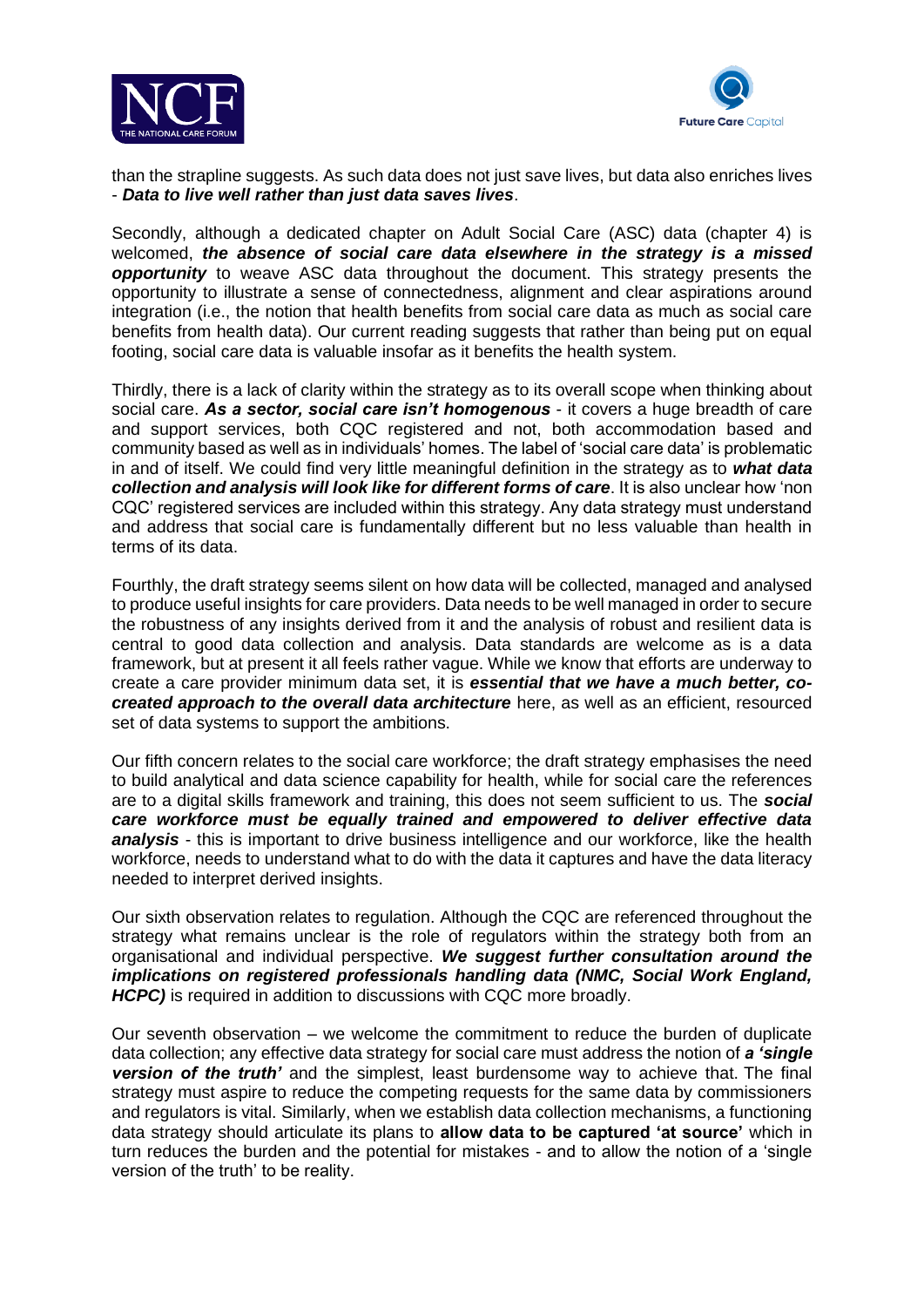



As we have all learned from the Capacity Tracker, data input is burdensome, time consuming and expensive, whereas data flow can be achieved much more seamlessly if as much emphasis is put on this as the data itself. *We are therefore pleased to see the focus on tech adoption particularly as a mechanism for data collection*. We would further champion the use of simplified tools to make collection easier, as an example "drag and drop" functionality to suit a time constrained workforce would be welcomed.

The strategy seems silent on the learnings from the Capacity Tracker [5]; the Tracker represents an amalgamation of emergency pandemic data collection, built on short-term requests for pieces of data to answer urgent pandemic related policy questions. It is not the basis from which to build a meaningful data strategy for the health and social care sector. It has been incredibly burdensome for providers to complete and there have been a range of other challenges, including:

- The 'relentlessness' of responding to daily information submission requirements which absorbs significant valuable staff time
- Duplication of data requests by different commissioners who do not share information with each other or access the Tracker data properly which again absorbs valuable staff time
- Interpreting frequently changing requirements for data collection and communicating these changes to staff, service users and their families
- Receiving additional, frequent and unscheduled phone calls requesting the data already asked for in the Capacity Tracker.
- Little perceived benefit to sharing data, as it often did not result in any tangible advantage for providers

This draft strategy, and the minimum data set it will create, offer an opportunity for a fundamental rethink of the aim and purpose of data collection; the opportunity here is very real and exciting, but the key to success is to question and agree what purpose the data strategy is serving. Are we seeking to inform future national policy or local commissioning of health and social care? Are we using it to monitor services or for quality improvement purposes? How will these data impact quality of life and quality of care for those using care and support services? How will they ensure better partnership working across the health and social system? Whose data are they and what permission do we have to share with others?

Ninthly, it is important to recognise that there are still providers who are at the beginning of their digital journeys. *The draft strategy is entirely silent on the support - both financial and resource-led* - which the implementation of the strategy requires; without this, the strategy will be essentially meaningless and will lead to a wholly uneven, disconnected and disenfranchised health and care system.

The opportunity of research within the strategy is alluded to, but not enough in our view. Our engagement with members and wider bodies suggests that the strategy currently misses the opportunity *to embed research around data in social care* as a viable field of study. Particularly around the creation of research datasets and record capturing, given the sector is far from homogeneous, funding around research would provide welcomed clarity and understanding for social care's standing across the whole ecosystem.

The final data strategy must look beyond a centralised data collection for DHSC and ensure that those using care and support services also benefit. It also needs to be mindful of the different 'data philosophies' in the health and social care sectors. *The sorts of data desired by NHS commissioners and clinicians will be very different to that desired by local*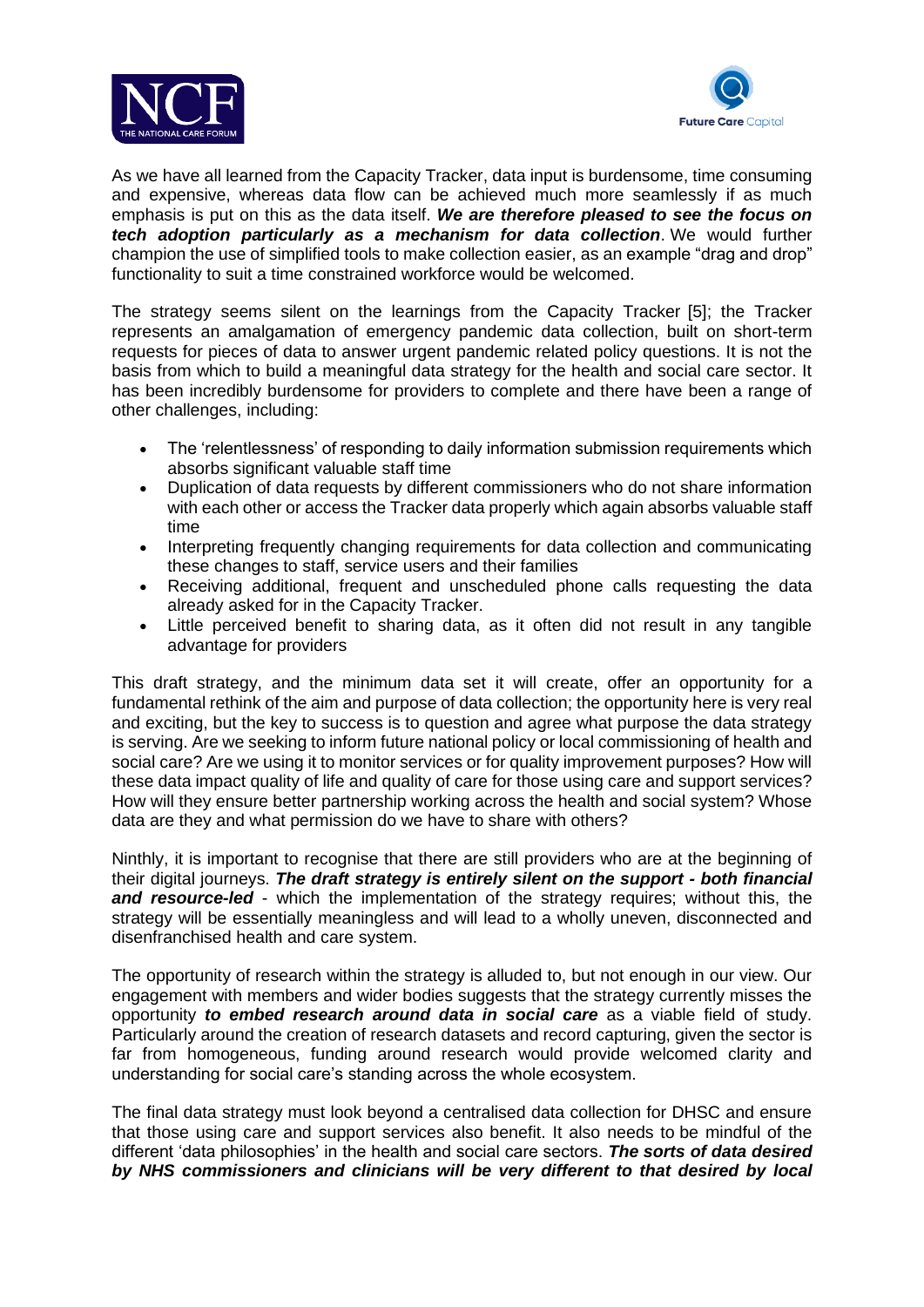



*authority commissioners and the regulator which is again different to that desired by independent social care providers and by people using care and their families*. We must ensure that meaningful data is captured and that it is of benefit to all. Data burden must be balanced with data benefit and a clear indication of how the effort needed for data flows will be resourced. Ultimately it must add value not only to national and local policy makers, but also, to the people who use care and support services and those who provide it.

# **2. Chapter 4, 'Improving data for adult social care'.**

We are offering our feedback on specific points within the strategy relating specifically to Adult Social Care (chapter 4), entitled, 'Improving data for adult social care'.

- Reference to client level data for local authorities is positive however what is unclear is whether the same expectation and therefore burden is expected of care providers. *We suggest that more information to define client level data should be included*
- What is the benefit for social care providers? There is concern that the commitments outlined in the strategy only benefit commissioners. *The data strategy must embed the flows of data to ensure any insights and learning is used to improve personcentred care.*
- Good data analysis requires a good digital skills framework. To which, training in and of itself is far from enough. *The strategy must also deliver funding for tech adoption and training staff is fundamental for improving data within adult social care.*

#### **Integrating health and social care data**

The draft strategy makes reference to interoperability with Shared Care Records by 2024. It is unclear whether this refers to the use of data warehouses to compare data from different systems or data interfacing between all systems. Members have also pointed out that this concept appeared much narrower in scope than the narrative earlier in the document suggested.

The notion of a 'Shared Care Record' is complex and has seen a number of iterations. There have been multiple attempts to build Shared Care Records, with the foundational learning from these engagements being that social care is not homogenous. The draft data strategy must consider and address this reality - acknowledging the diverse services social care covers and its constituent parts which all capture data on a daily basis

We are unclear on what 'a data framework for adult social care & data standards' actually means, both in terms of what the content of these standards is and who is creating them. PRSB and others have made progress here already and it is unclear where previous work relates and how much novel work is to be scheduled.

We welcome further clarity as to what the phrase 'to continue to build the foundations needed to support care providers in accessing the information they need to deliver high quality care for people' actually means, in the final strategy the foundations should be defined and specifically identified.

# **Expanding the use of care technologies**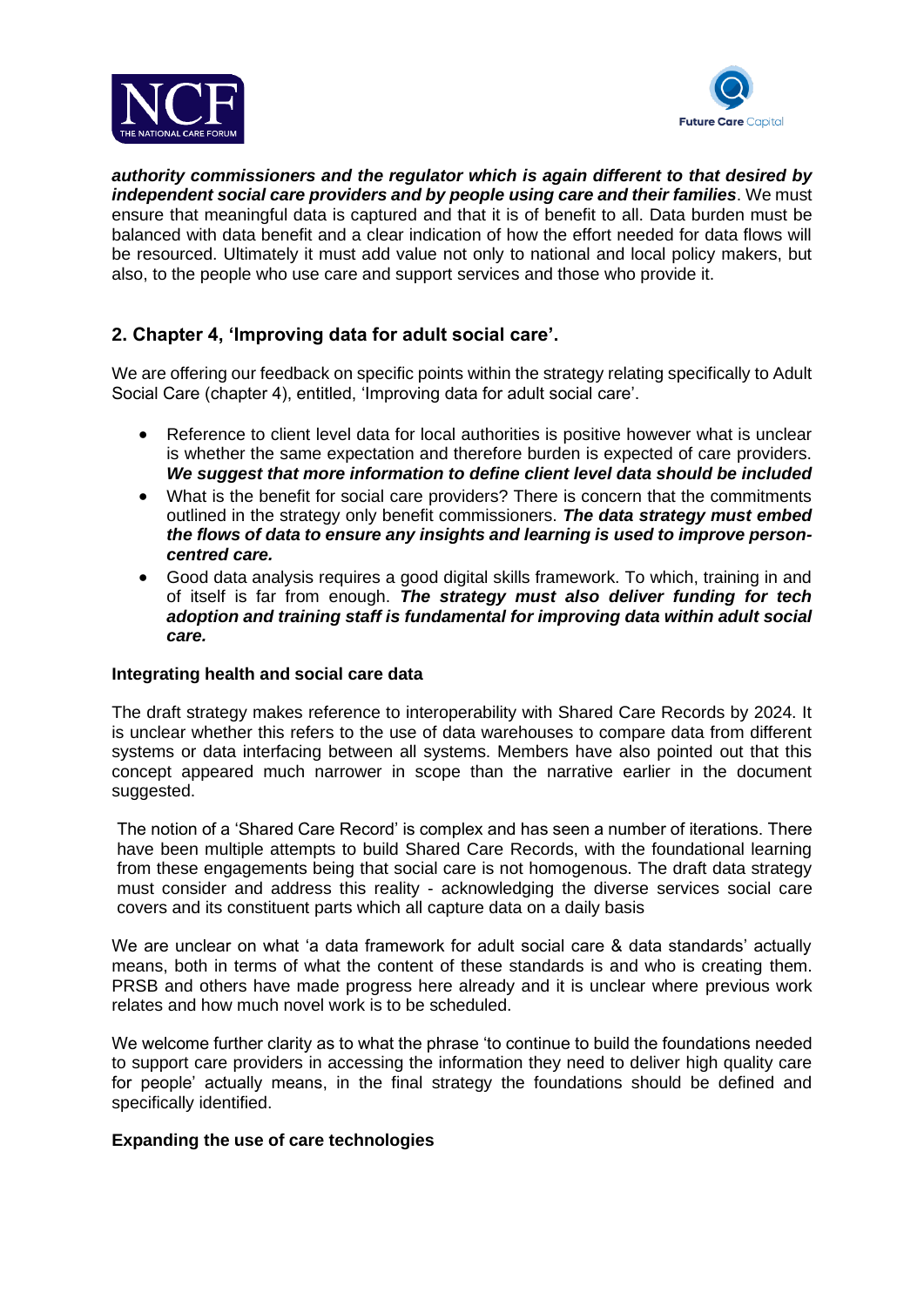



It is encouraging to see reference to a competitive 'CareTech marketplace' being proposed within the strategy, but it isn't clear what this will include, the registration (CQC, MHRA, or otherwise) required or the type of technology that will be included. Given the vast range of technologies currently being used within the sector, clarity on this point is essential.

At present our members would observe that it remains relatively easy for anyone to write software and sell it into social care. Whilst we understand the existence of NHSx's dynamic purchasing system for care providers, the standards defined must not be prescriptive on innovation and choice.

# **3. Fundamental principles to underpin the Health & Care Data Strategy**

Following our extensive consultation with members/ community of practice and having reflected on the content of the strategy as a whole, the following principles must be seen as fundamental - underpinning the final version of the health and social care data strategy.

**1. Consult and communicate with the sector regularly to co-design and implement specific parts of the strategy, using the principles described here.**

**2. Engage with the CQC and wider regulatory environment (including those responsible for both organisations and regulated professionals) for social care to facilitate ongoing communication.**

**3. Social Care should have a stand-alone chapter, as well as being integrated throughout the strategy.**

**4. Data driven products and services are key innovations in the sector. However, there is an urgent need for the improvement of data capture systems to reduce the burden for the sector and provider higher quality data for analytics and service management.**

**5. Must be based on what matters to people in receipt of care**

**6. Focus should be to drive improvement in quality & provision of care & support**

**7. The strategy needs to acknowledge that data is not free, to collect or maintain**

**8. The burden of data collection must be balanced by the benefit of doing so**

**9. Data providers must benefit from the data – the Capacity Tracker has clearly taught us this**

**10. Absolute clarity on purpose and function of data collection is essential**

**11. The data produced needs to be of a high quality and analysis needs to be suitably robust to drive sufficient decision making**

**12. Clear terms of engagement with the sector on providing data, use of data, and access to data is vital**

**13. The data strategy needs to hold the voice of social care as foundational - embedding it into the data strategy development & implementation timeline**